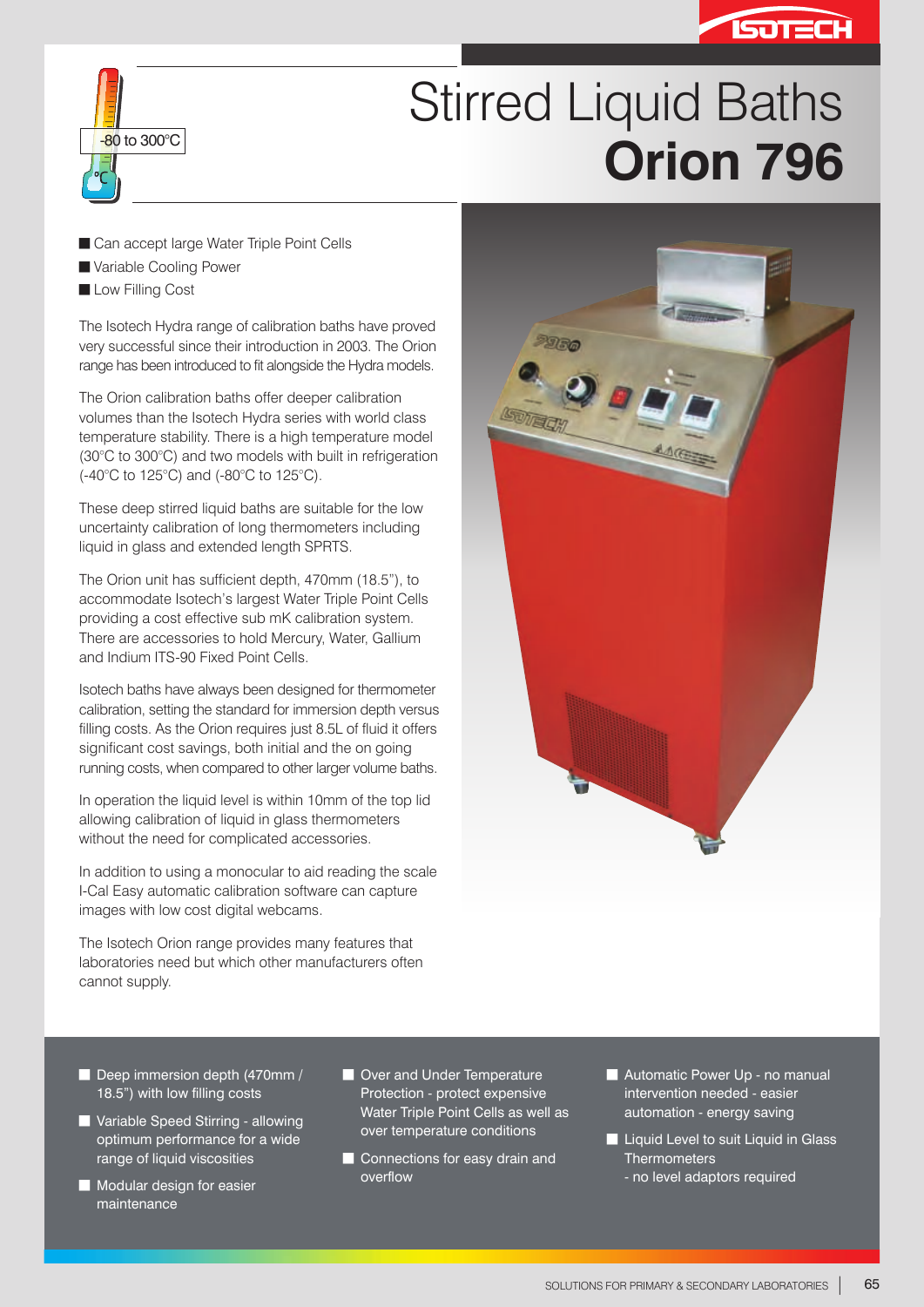





The diagram (left) shows a section view of the Orion showing its ability to house even the largest of cells

*The cell shown is a Jarrett- Isotech B-11, 450mm total length and 65mm diameter.* 

| Model                      | 796L                                                         | 796M                                                       | 796H                               |  |  |  |  |  |
|----------------------------|--------------------------------------------------------------|------------------------------------------------------------|------------------------------------|--|--|--|--|--|
| <b>Temp Range</b>          | $-80^{\circ}$ C - 125 $^{\circ}$ C                           | $-40^{\circ}$ C - 125 $^{\circ}$ C                         | 30°C - 300°C                       |  |  |  |  |  |
| Volume                     | 150mm Diameter, 470mm Deep (8.5 litres)                      |                                                            |                                    |  |  |  |  |  |
| <b>Absolute Stability</b>  | $\pm 0.006$ °C<br>(Methanol, -80°C)                          | $\pm 0.006$ °C<br>(Methanol, -40°C)                        | $\pm 0.006$ °C<br>(C10 Oil, 125°C) |  |  |  |  |  |
| <b>Vertical Uniformity</b> | $\pm 0.005$ °C<br>(Methanol, 0°C)                            | $0.005^{\circ}$ C<br>(Methanol, 0°C)                       | $\pm 0.007$ °C<br>(C10 Oil, 125°C) |  |  |  |  |  |
| Heating time               | 25°C to 125°C < 50 mins (C10 Oil)                            | 30°C to 300°C < 120 mins (VH Oil)                          |                                    |  |  |  |  |  |
| Cooling time               | $0^{\circ}$ C to -80 $^{\circ}$ C $<$ 240 mins<br>(Methanol) | 10 $\degree$ C to -40 $\degree$ C < 180 mins<br>(Methanol) |                                    |  |  |  |  |  |
| Communications             | Includes Serial Interface, PC Cable and Software             |                                                            |                                    |  |  |  |  |  |
| <b>Dimensions</b>          | 485mm wide, 525mm deep, 1150mm high                          |                                                            |                                    |  |  |  |  |  |
| Weight                     | 78kg                                                         | 68kg                                                       | 48kg                               |  |  |  |  |  |
| Safety                     |                                                              | <b>Compliant to CE Regulations</b>                         |                                    |  |  |  |  |  |
| Power                      | 2.8kW                                                        | 1 <sub>k</sub> W<br>108-130 or 208-240V, 50/60Hz           | 800W                               |  |  |  |  |  |
| <b>How to Order</b>        | 796L                                                         | 796M                                                       | 796H                               |  |  |  |  |  |
| ___________                |                                                              |                                                            |                                    |  |  |  |  |  |

*Refer to Evaluation Report for Full Details*

## **Accessories:**

The Orion can be supplied with both copper and aluminium equalising blocks. Aluminium is recommended for use only with oils. Copper, with it's better corrosion resistance, is recommended for oils, alcohol and water.

Refer to 'Liquid Selection Guide' on page 73 for information on liquids and important Health and Safety Information. The standard probe holder can support RTD's, Thermocouples and Liquid in Glass

Thermometers. A monocular is available to aid reading the scale of a L.I.G. Thermometer.

The liquid level is typically within only 10mm of the lid, so complicated fluid level adaptors are not essential.

There are a range of supports to hold various fixed point cells, Slim and Optimal, allowing the bath to realise ITS-90 fixed point cells to sub mK uncertainties.

Isotech has a full range of fixed point cells, for more details visit our web-site: www.isotech.co.uk